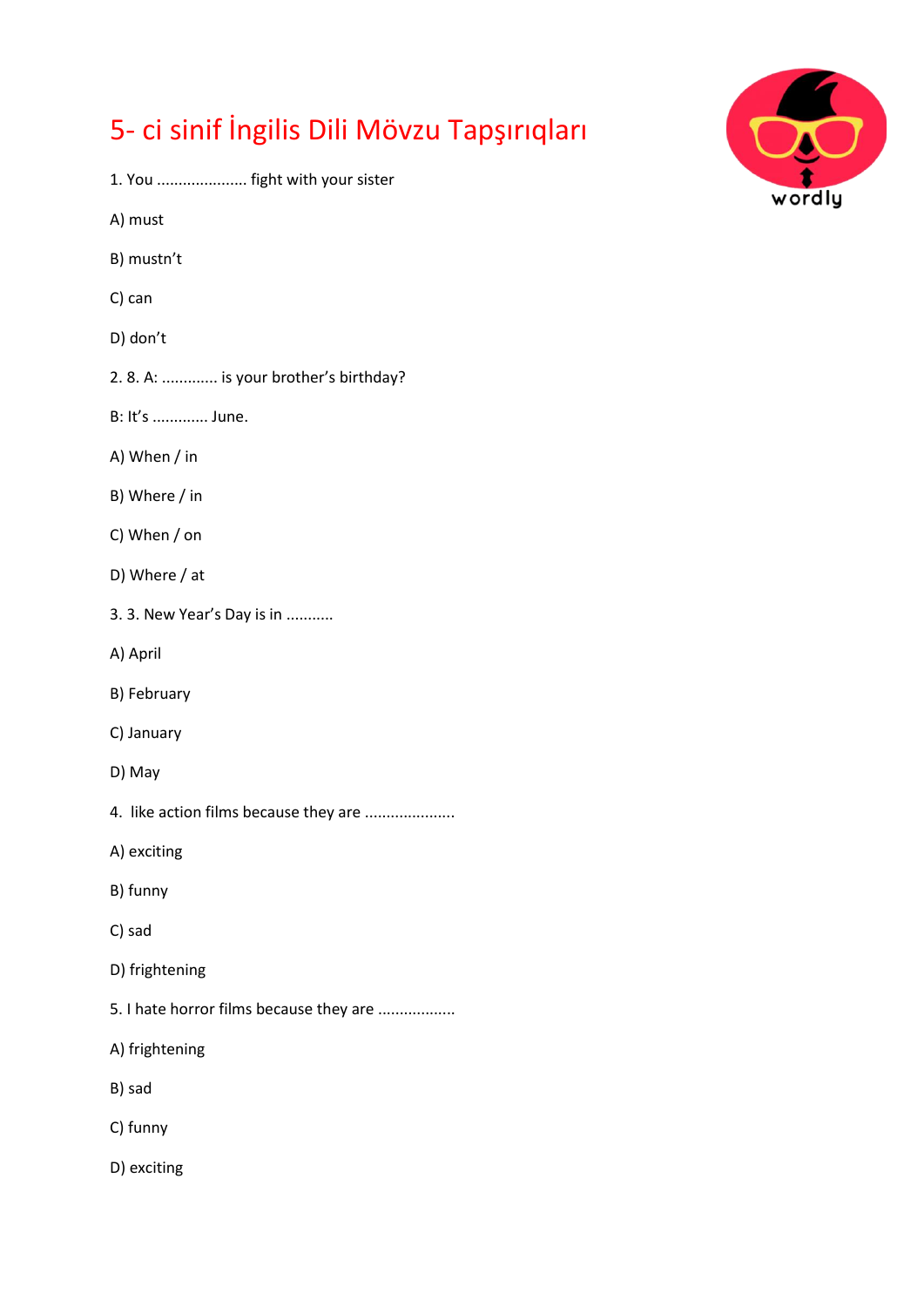6. We like comedy films because they are ...............

A) sad

B) funny

C) exciting

D) frightening

7. I've got a backache.

You ......................carry heavy things.

A) don't

B) can

C) should

D) shouldn't

8. I hove a cough. What should I do?

You should ................. a cough drop.

A) put

B) cut

C) take

D) see

9. I've got a cut on my finger. I need a .....................

A) aspirin

B) medicine

C) plaster

D) post office

10. A: I have the flu.

B: You should ............ your nose.

A) hurt

B) cut

C) take